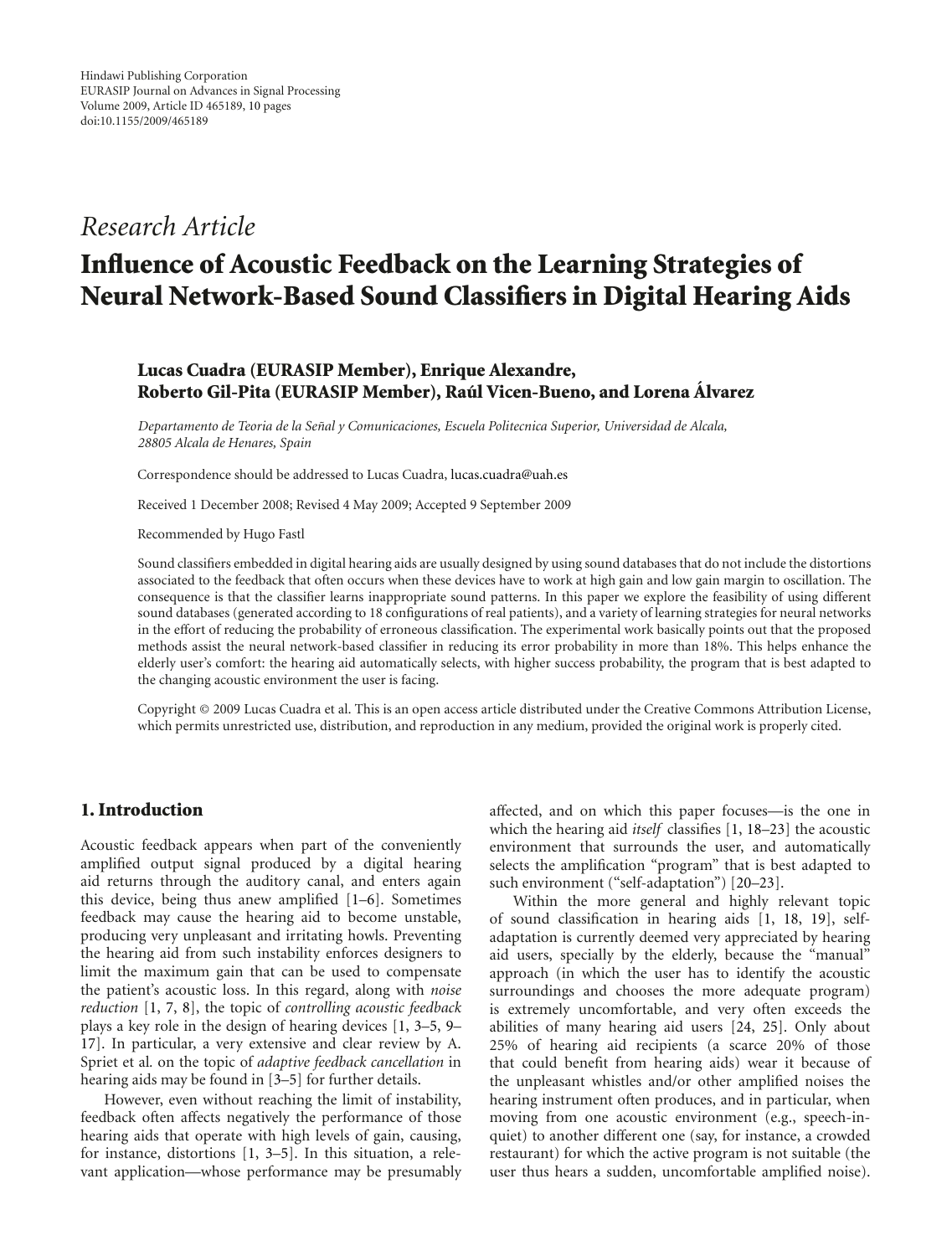More figures confirming these facts are, for instance, that about one-third of Americans between the ages of 65 and 74 suffer from hearing loss, and about half the people who are 85 and older have hearing loss [26]. Or that about sixteen percent of adult Europeans have hearing problems strong enough to adversely affect their daily life. The Royal National Institute for Deaf People (RNID) has reported that there are 8.7 million deaf and hard of hearing people in the UK, and that just one in four hearing-impaired Britons has received a hearing aid [27]. Furthermore, the number of people with hearing loss is increasing at an alarming rate not only because of the aging of the world's population, but also because of the growing exposure to noise in daily life. These facts illustrate the necessity for hearing aids to automatically classify the acoustic environment the user is in.

In addition, most elderly people regrettably suffer from a pernicious presbyacusis with deep loss at some frequencies. The device has then to work with *high level of gain*, and usually with a *very short margin gain to oscillation* [3]. As a result, the sound processed in the device not only is a "clean" version of the "external" acoustic environment but also contains irritating distortions. Thus, the sound classifier will not work properly if the classification algorithm designed were based simply on clean (feedback-free) sounds.

In this paper we explore whether it is worthwhile or not to include the effects of this distortion (caused by feedback) in the training process of a neural network-based classifier. The way the feedback should be included in the learning process and to what extent this has an effect on the classifier efficiency constitute the *general purpose* of this paper. Regarding this, it is worth noting that the training process of the classifier is always performed *off-line* on a desktop computer, and *never* on the hearing aid itself. Only once the neural network-based classifier has been properly trained, validated, and tested in the laboratory, this classifier will be uploaded onto the hearing aid!

Note that a question related to the general topic proposed in this paper could be as follows: what is the effect of feedback reduction algorithms on the classification process? These algorithms may increase the overall gain significantly before feedback effects is occurr. Would the classifier implemented on the device have to select different feature sets based on the presence or absence of feedback? Obviously, addressing this complex question in details would require a new study, which is clearly out of the main scope of this paper.

After having a look at some key design aspects in Section 2, we will focus on two tasks, which are intimately linked, that will guide our research. The first one consists in creating a variety of adequate sound databases that should incorporate the effects of feedback. The "original" database, from which the others will be derived, consists of samples of different environmental sounds (Section 3), and will be modified according to various configurations of real patients (the hearing loss and his/her type of hearing instrument). We will focus on 18 real patients (study cases) whose hearing loss is specially problematic (since they require high gain at some frequencies, and consequently, a low gain margin to oscillation) (Section 4.1). The databases including sounds with feedback, as will be explained in Section 4.2, will be



Figure 1: Simplified architecture diagram. For the sake of clarity, it only shows the two coprocessors that operate concurrently. The WOLA filterbank coprocessor computes  $|\chi_i[k]|^2$ ,  $\chi_i[k]$  are being the *k*th frequency bin of the spectrum of a given sound frame  $X_i(t)$ , while the "core processor" deals with the remaining signal processing tasks. *X*(*t*) labels the sound signal entering the microphone, while IS and OS represent, respectively, the input and output stages.

created by filtering "normal sounds" (without feedback) by means of systems [10, 28] that simulate the dissimilar interactions (feedback paths) between the hearing aid and the user's auditory system for each of the real study cases. The second step—based on making different uses of the sogenerated databases containing sounds with feedback consists in exploring a variety of *learning-and-test strategies* inspired by a leave-one-out strategy, and determining which is the most appropriate (Section 5).

## **2. Framework, Design Limitations, and Problem Statement**

Implementing complex algorithms on digital hearing aids is limited by some design restrictions. These devices basically consist of a microphone, a loudspeaker, a digital signal processing (DSP), and a battery. Among the constraints, battery life still remains certainly a big problem. Although memory and computational power (number of instructions) are currently less critical, the optimization of resources remains a key issue for more demanding algorithms such as, for instance, neural network (NN) classifiers, noise reduction, or dereverberation systems [1, 3].

In particular, the DSP [29, 30] used by our platform to carry out the experiments is basically composed of two coprocessors operating concurrently, as schematically illustrated in Figure 1. The first one is the weighted overlappadd (WOLA) filterbank coprocessor, which performs the time/frequency decomposition with  $N_B$  = 64 frequency bands: it provides  $|\chi_i[k]|^2$ ,  $\chi_i[k]$  being the *k*th frequency bin of the spectrum of a given sound frame  $X_i(t)$ . The second coprocessor is the "core processor" dealing with the remaining tasks, such as, for instance, compensating the hearing loss, reducing noise, classifying the acoustic environment, and so on.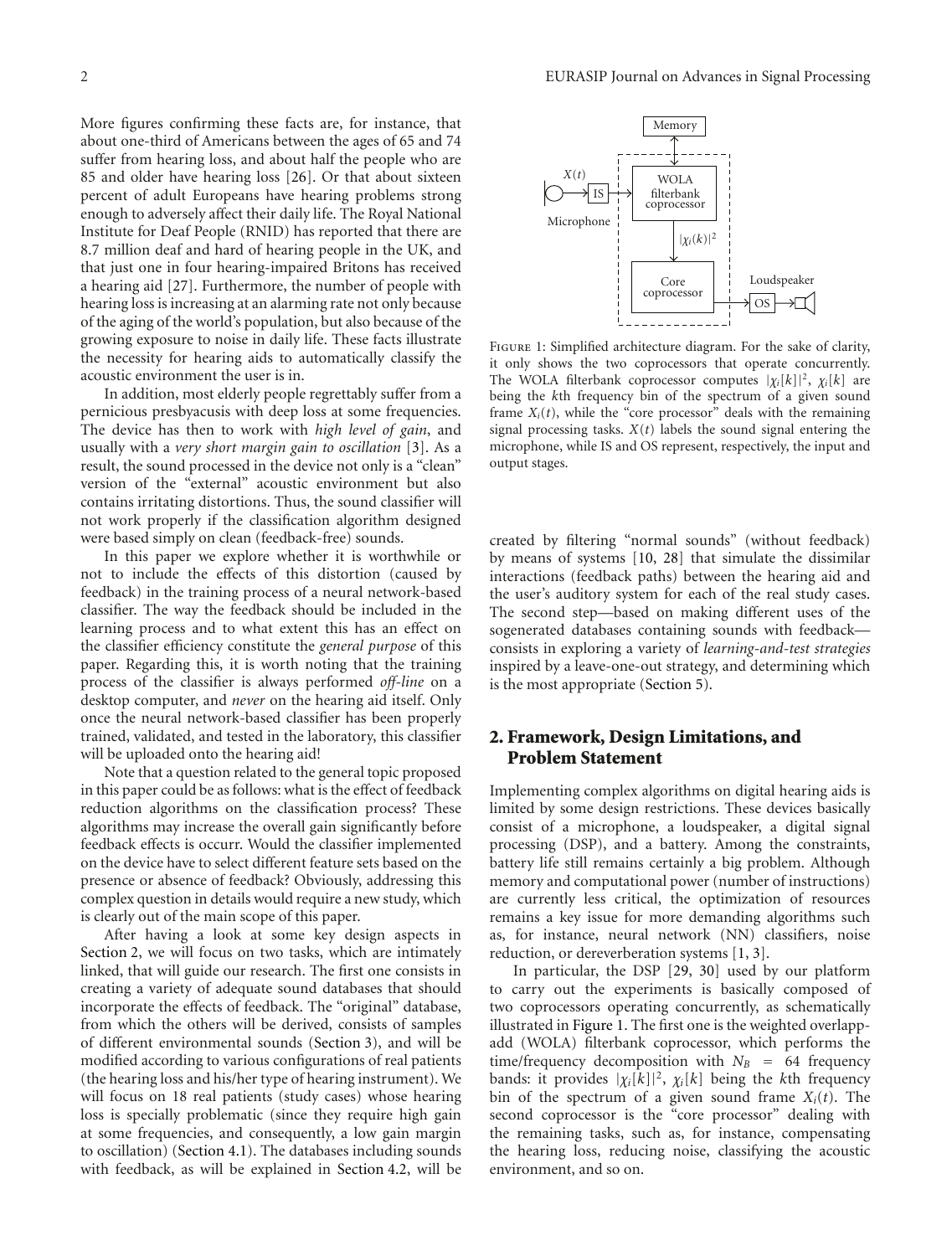

Figure 2: Conceptual description of the way the complete classifying system works. This consists of a preprocessing stage, a feature extraction stage (which computes a number of features arranged in the vector **F**), and a classifying algorithm, which categorizes input sounds from the database into three classes (speech, music, and noise).  $X(t)$  is the sound signal contained in each file in the database.  $\chi_i[k]$  is the spectrum of any frame,  $X_i(t)$ , into which the signal is segmented. *S* is the set of available features.

Regarding the sound classifier, as shown in Figure 2, it basically involves the following (1) a preprocessing block (Section 2.1); (2) a *feature extraction* stage, which computes the main characteristics of the sound (Section 2.2); and (3) some type of *classifying algorithm*, a neural network, that should be presumably able to learn from sounds with feedback (Section 2.3).

*2.1. The Preprocessing Stage.* Each of the input sounds to be classified,  $X(t)$ , assumed to be a stochastic process, is segmented into frames,  $X_i(t)$ ,  $i = 1, \ldots, r$ , *r* being the number of frames into which the signal is divided. To compute the features, used to characterize any frame,  $X_i(t)$ , it is necessary to sample the frame:  $X_i(t_k)$ ,  $k = 1, \ldots, p$ , *p* being the number of samples per frame. Since each frame,  $X_i(t)$ , is a windowed stochastic process, any one of its samples,  $X_i(t_k)$ , is a random variable that, for simplicity, is labeled *Xik*. Thus, for each audio frame,  $X_i(t)$ , the following random vector is obtained:  $X_i = [X_{i1}, \ldots, X_{ip}]$ . As sketched in Figure 1, the WOLA filterbank coprocessor computes its discrete Fourier transform (DFT), leading to  $\overline{\chi}_i = [\chi_{i1}, \ldots, \chi_{iN_B}]$ . This is just the initial information the second stage in Figure 2 uses to calculate all the features aiming at describing frame *Xi*(*t*).

The experiments that will be described below have been carried out by using frames of 20 ms length.

*2.2. The Feature Extraction Stage.* This functional block plays the role of processing the signal in order to extract some kind of valuable information that characterizes it and helps the second stage (the NN-based classifier) to work properly. The features, which must be computed on the DSP, are based on a set *S* of well-selected, widely-used, sound-describing features that exhibit good performance along with low-medium computational load. They have been selected deliberately simple in order to emphasize the design of a more complex neural network-based classifier (Section 2.3) that is capable of learning sounds with feedback (Section 4.2). The features  $f_k \in S$ , which take as initial information the matrix  $\overline{\chi}_i$  =  $[\chi_{i1}, \ldots, \chi_{iN_B}]$  computed by the WOLA coprocessor for any sound frame,  $X_i(t)$ , have been found to be as follows.

(1) The spectral centroid of the sound frame  $X_i(t)$ , which can be associated with the measure of the sound brightness, is

$$
SC_i = \frac{\sum_{k=1}^{N_B} |\chi_{ik}| \cdot k}{\sum_{k=1}^{N_B} |\chi_{ik}|}, \qquad (1)
$$

where *χik* represents the *k*th frequency bin of the Fourier transform at frame  $i$ , and  $N_B$  is the number of frequency bands ( $N_B$  = 64 in this particular platform). Please note that *χik* merely represents each of the elements in the matrix  $\overline{\chi}_i = [\chi_{i1}, \ldots, \chi_{iN_B}]$  computed by the WOLA coprocessor for the sound frame  $X_i(t)$ .

(2) The "Voice2White" ratio of frame  $X_i(t)$ , proposed in [31], is a measure of the energy inside the typical speech band  $(300-4000 \text{ Hz})$  in respect to the whole energy of frame  $X_i(t)$ . It is computed by using the following:

$$
V2W_{i} = \frac{\sum_{k=M_{1}}^{M_{2}} \left| \chi_{ik} \right|^{2}}{\sum_{k=1}^{N_{B}} \left| \chi_{ik} \right|^{2}},
$$
\n(2)

with  $M_1$  and  $M_2$  being the indexes that limit the speech band (300–4000 Hz).

(3) The "Spectral Flux" of frame  $X_i(t)$  is associated with the amount of spectral local changes when comparing this frame with the previous one:

$$
SF_{i} = \sum_{k=1}^{N_{B}} (| \chi_{ik} | - | \chi_{i-1k} |)^{2}.
$$
 (3)

(4) The short time energy of frame  $X_i(t)$  is defined as

$$
STE_{i} = \frac{1}{N_{B}}\sum_{k=1}^{N_{B}} |\chi_{ik}|^{2}.
$$
 (4)

Note that since  $\overline{\chi}_i = [\chi_{i1}, \ldots, \chi_{iN_B}]$  has been found to be a random-variable vector, then any feature  $f_k \in S$  applied to it,  $f_k(\overline{\chi}_i)$ , is thus a function of  $N_B$  random variables,  $f_k(\chi_{i1}, \ldots, \chi_{iN_B})$ , and, consequently, a random variable [32]. In order to simplify the notation, the random variable  $f_k(\chi_{i1}, \ldots, \chi_{iN_B})$  will be labeled  $f_{ki}$ . Finally, to complete the characterization of the audio input signal, the abovementioned sequence of processes has to be applied to all the *r* frames into which the entering sound has been segmented.

For the sake of simplicity, we have labeled  $[f_{k1}, \ldots, f_{kr}] \equiv$ **Fk** as the feature vector that contains those elements obtained when feature  $f_k$  is applied to each of the  $r$  frames into which the sound signal has been segmented. We have completed the statistical characterization of the random vector  $F_k$  by estimating its mean value,  $\hat{E}[\mathbf{F}_k]$ , and its variance,  $Var[\mathbf{F}_k]$ [32].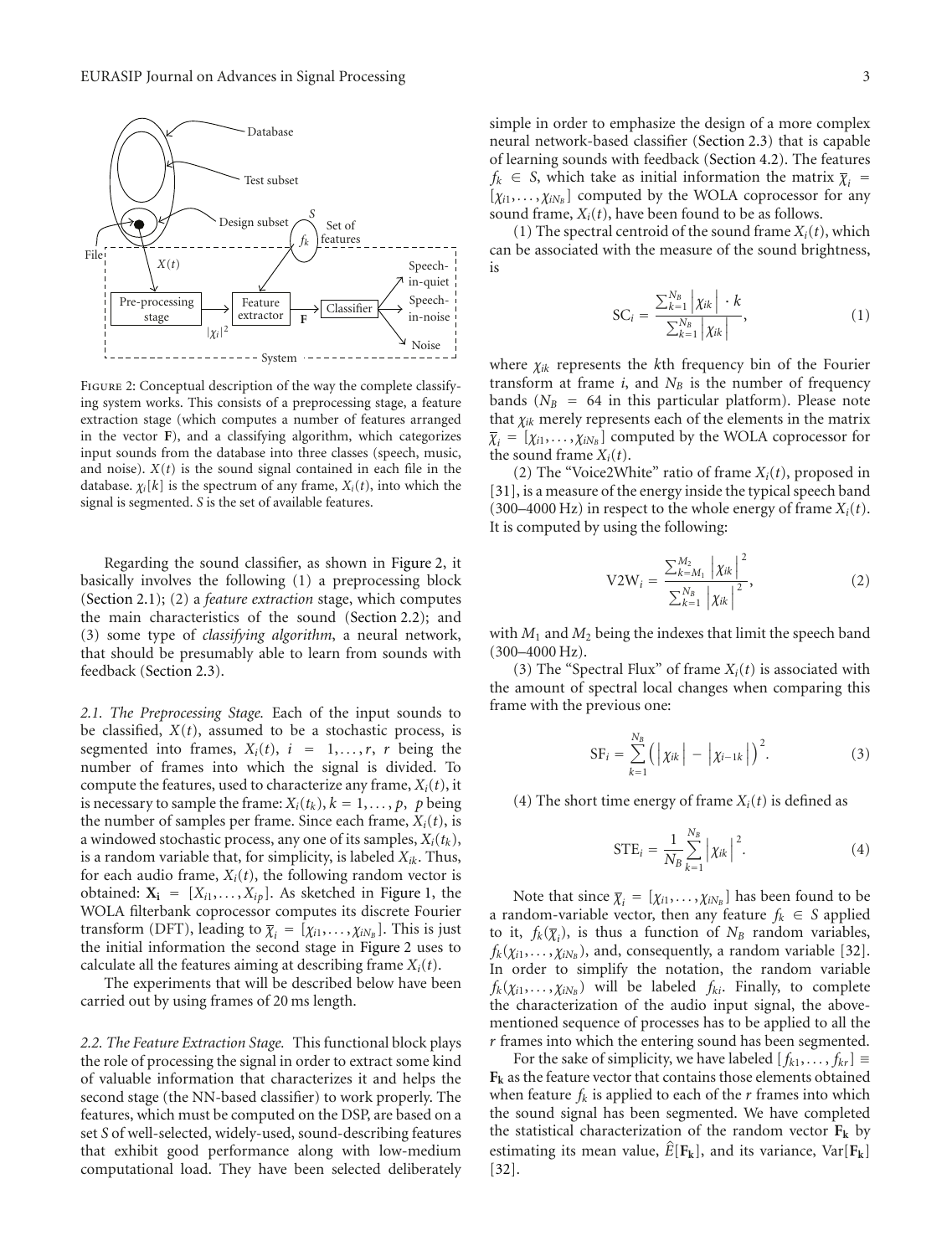Finally, this characterization must be done for *all* the available features  $f_k \in S$ . The feature *extraction* algorithm ends in generating the following feature vector:  $\mathbf{F}$  =  $[\hat{E}[\mathbf{F}_1], \text{Var}[\mathbf{F}_1], \dots, \hat{E}[\mathbf{F}_{n_f}], \text{Var}[\mathbf{F}_{n_f}]]$ , its dimension being  $dim(\mathbf{F}) = 2n_f = N_F$ . This is just the signal-describing vector that feeds the classifier. For the sake of clarity, it is written

formally as  $\mathbf{F} = [F_1, \ldots, F_{N_F}]$ , which is the vector represented

in Figure 2 as entering the classifying algorithm.

*2.3. The Classifying Algorithm: The Neural Network Approach.* In order to make the sound classifier work better with sounds that contain feedback, we have chosen, among a variety of previously explored algorithms, a particular kind of neural network (NN) [33–35], which should be properly designed for being constrained to the hardware requirements of the DSP the hearing aid is based on (see [20] for further details). The key reason that has compelled us to choose the NN approach is that neural networks are able to learn from appropriate training pattern sets, and properly classify other patterns that have never been found before [20, 22, 25]. This ultimately leads to very good results in terms of smaller error probability when compared to those from other popular algorithms such as the rule-based classifier [35], the Fisher linear discriminant [23, 34, 36], the minimum distance classifier, or the *k*-nearest neighbour algorithm [35]. Despite of its *presumably* high computational cost, its implementation has been proven to be feasible on digital hearing aids: it requires some tradeoffs involving a balance between reducing the computational demands (that is the number of neurons) and not degrading the quality perceived by the user [20].

The basic architecture of the "original" NN, which is the cornerstone of the learning schemes to be explored in Section 5, consists of three layers of neurons (input, hidden, and output layers), interconnected by links with *adjustable weights* [33, 35]. As will be better understood later on, we have named it "original neural network" in the effort of emphasizing that, depending on the learning strategy adopted, a *number of different neural network configurations* will be finally obtained. That is, although with different details that will be explained in Section 5, all the classifiers have been evolved from a basic configuration whose main aspects are as follows.

In this original NN architecture, the number of input neurons corresponds to that of the features used to characterize the sound, the number of output neurons is related to the three classes we are interested in, and finally, the number of hidden neurons depends on the adjustment of the complexity of the network [35]. We have explored how many hidden neurons are required by means of batches of experiments that have ranged from 1 to 40 neurons. A higher number of hidden neurons have been found to be unfeasible because of the greater associated computational cost. Any of these experiments, which aim at estimating the number of hidden neurons, has been repeated 10 times. In this design process, the "proper" NN configuration is precisely the one that exhibits the lowest error probability computed over the *validation set*. The Levenberg-Marquardt algorithm [33, 37] with Bayesian regularization [35, 38] has been found to

be the most appropriate method for training the neural network. The main advantage of using regularization techniques relies on the fact that the generalization capabilities of the NN ends in being improved, making it capable of reaching good results even with smaller networks, since the regularization algorithm itself prunes those neurons that are not strictly necessary [20].

Please note that, as mentioned, in our platform, the features are computed every 20 ms, and, at the end, the classifier makes a decision every 2.5 seconds, based on the mean value and the variance of the features during that time.

## **3. The Original "Feedback-Free" Sound Database**

As mentioned in Section 1, our research aims to take the distortions due to feedback into account when training the neural network-based classification algorithm. This requires making use of a number of databases that should include different feedback effects. These databases, as will be explained in Section 4.2, will be created by filtering "normal sounds" (with no feedback) using systems that simulate the dissimilar interaction between a hearing aid and its user's auditory system [10]. We have grouped such normal, feedback-free sounds in a database labeled  $\mathcal{D}_0$  that, for the sake of clarity, we have called the "original database" or the "unfiltered" database.

This "feedback-free" database  $\mathcal{D}_0$  contains a total of 7340 seconds of audio, including speech-in-quiet, speech in noise, speech-in-music, vocal music, instrumental music, and noise. The database has been manually labeled, leading to a total of 1272.5 seconds of "speech-in-quiet", 3637.5 seconds of "speech-in-noise", and 2430 seconds of "noise". These classes have been considered by our patients as the most practical ones in their daily life. Note that, within the context of the application at hand, music files (both vocal and instrumental) have also been categorized as "noise" sources, since emphasis is placed here on improving speech intelligibility, the first priority for the patients. All sound files are monophonic, have been sampled at  $f_s = 16$  kHz, and have been coded with 16 bits per sample. Both speech and music files were provided by D. Ellis, and were recorded by Scheirer and Slaney [39]. This database [40] has already been used by different authors in a number of works [39, 41–43].

The designers made a strong attempt to collect a data set which represented as much of the breadth of available input signals as possible as follows.

- (i) Speech was recorded by digitally sampling FM radio stations, using a variety of stations, content styles, and *levels*. This variety of sounds allows to test the robustness of the classification system as a function of different sound input levels. Additionally, the speech sounds were recorded from a uniformly distributed set of male and female speakers in the aim of making classification as robust as possible.
- (ii) Music sounds include samples of jazz, pop, country, salsa, reggae, classical, various non-Western styles, various sorts of rock, and new age music, both with and without vocals.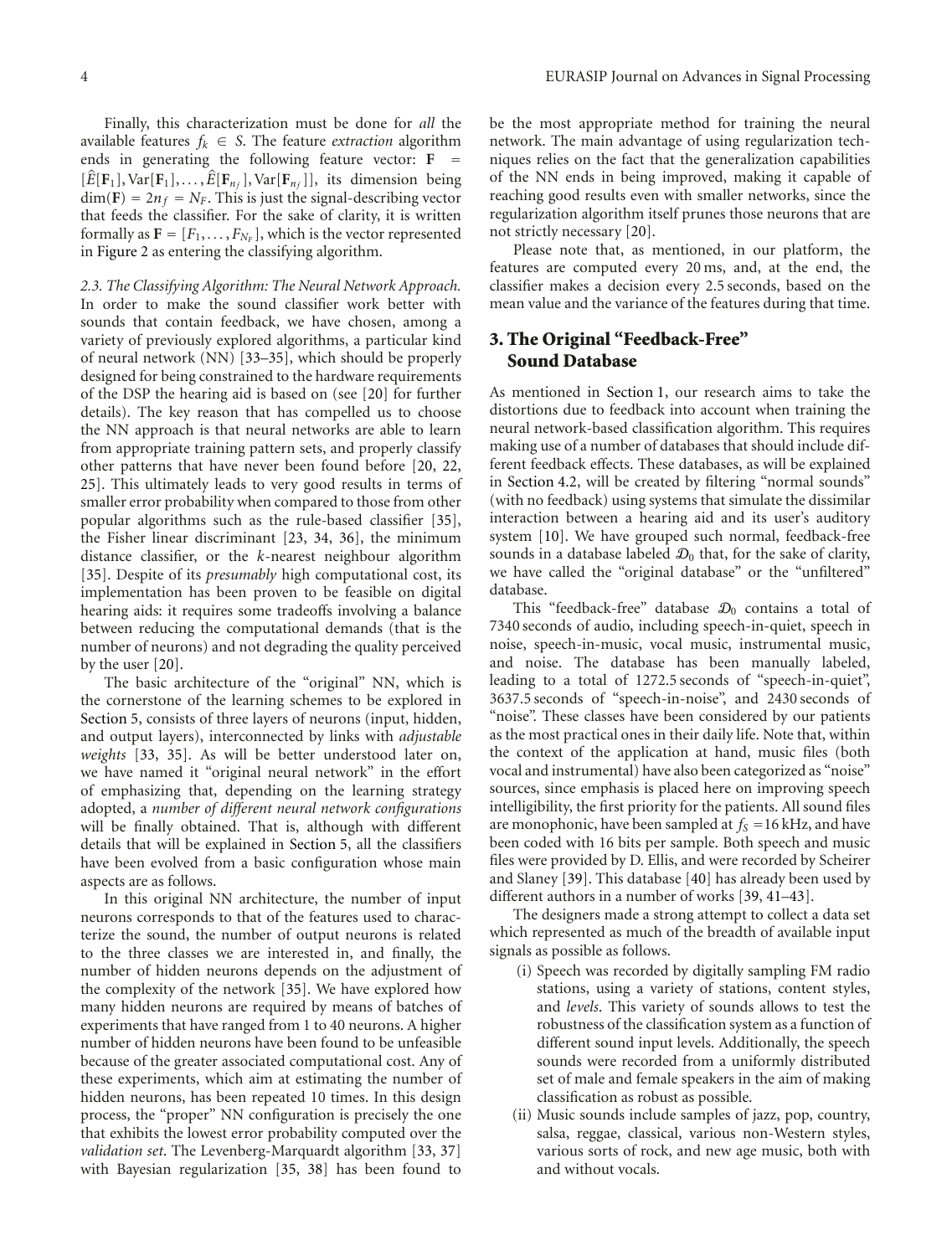(iii) Finally, noise samples contain sounds from the following diverse environments: aircraft, bus, cafe, car, kindergarten, living room, nature, school, shop, sports, traffic, train, and train station. These sources of noise have been artificially mixed with those of speech files (with varying grades of reverberation) at different signal-to-noise ratios (SNRs) ranging from 0 to 10 dB. In a number of experiments, these values have been found to be representative enough of the following fact related to perceptual criteria: lower SNRs could be treated by the hearing aid as noise, and higher SNRs could be considered as clean speech.

The sound files exhibit different input levels, with a range of 30 dB between the lowest and the highest.

For proper training, validation, and testing, it is necessary for the database  $\mathcal{D}_0$  to be divided into three different subsets. We formally write this as  $\mathcal{D}_0 = \mathcal{P}_0 \cup \mathcal{V}_0 \cup \mathcal{T}_0$ , where  $\mathcal{P}_0$ ,  $V_0$ , and  $\mathcal{T}_0$  represent, respectively, the "training", "validation", and "test" subsets. These sets contain 2685 seconds ( $\approx$ 36%) for training, 1012.5 seconds ( $\approx$ 14%) for validation, and 3642.5 seconds ( $\approx$  50%) for testing. This division has been done randomly, ensuring that the relative proportion of files of each category is preserved for each set. Since the number of patterns is high enough, no leave-*m*-out process has been used, and only one repetition has been made. However, and as will be shown when designing the modified databases of sounds with the feedback of the different study cases (Section 4), a number of strategies, based on the leave-oneout principle, have been adopted in the effort of enhancing the ability of generalization of the corresponding neural networks (Section 5).

#### **4. Study Cases: Patients and Modified Databases**

*4.1. The Real Patients.* Figure 3 illustrates the problem of acoustic feedback that often occurs in the system formed by a hearing aid and the outer ear of its user. *G* represents the effective gain corresponding to the *forward path* of the "normal" (no-feedback) signal processing of the hearing aid. On the other hand, *F* labels the equivalent *feedback path* between the loudspeaker and the microphone [2, 3, 10]. The closed-loop system soformed is stable if and only if the openloop gain fulfills  $|G(\omega)F(\omega)| < 1$ ,  $\forall \omega \in [0, \pi]$  with positive feedback, that is, with phase-lag  $\varphi$ [( $G(\omega)F(\omega)$ )] =  $n2\pi$ ,  $\forall n \in \mathbb{Z}$  [3]. If the gain is increased beyond this limit, the system begins to oscillate. Furthermore, at low gain margin to oscillation, GMO[dB] =  $-20 \log |G(\omega)F(\omega)|$ , acoustic feedback degrades the quality of sound by producing howling or ringing. In the effort of avoiding significant distortion, a gain margin of at least 6 dB is recommended [3].

Thus the distortion caused by feedback often occurs in hearing instruments that operate with high levels of amplification, and, as a result, with low GMO. To what extent the sounds are affected by feedback depends basically on the following: (1) the gain to compensate the loss at each frequency, (2) the *type* of hearing aid—in the ear (ITE), in the canal (ITC), and behind the ear (BTE)—, and (3) the way this is coupled with the user's outer ear (which, at the end,



Figure 3: Representation of the problem of acoustic feedback in hearing aids. *G* represents the effective gain corresponding to the *forward path* of the "normal" (no-feedback) signal processing of the hearing aid. *F* labels the equivalent *feedback path* between the loudspeaker and the microphone.

determines the GMO). This is just the case of our 18 study examples: Table 1 lists, for any patient {*P*1, *...* , *P*18} (and the corresponding hearing aid, {HA1, *...* , HA18}), the GMO(dB) as a function of frequency (Hz). A more detailed description of the real patients from whom the data were collected can be found in [10].

*4.2. Creating Feedback-Affected Training Pattern Sets.* The more realistic sounds (with feedback) that each patient  $P_i$  hears have been generated as explained in [10]. The equivalent feedback path, *F*, which contains the combination of all the feedback factors, has been modeled from a variety of empirical studies [2]. The proper design of the gain curves for each patient (and his/her corresponding hearing aids) has been carried out in order to fulfill the gain requirements specified by the FIG6 prescription method [6]. For further details, reference [10] contains an extensive description of the compression and the gain curves. Without going into details, and aiming at explaining it as simply as possible, the simulator works as a "filter" that takes "feedback-free" sounds and generates "feedback-affected" sounds like those the user  $P_i$  usually hears. As illustrated in Figure 4, for any patient *Pi*, the generation of his/her particular feedbackaffected soundpatterns is qualified to filter any of the sound samples that belong to the the original database,  $\mathcal{D}_0$ , by means of the filter  $F_i$ . It provides, at the end, the modified database with feedback,  $D_i$ , subscript *i* meaning that it contains the feedback distortions corresponding to patient  $P_i$ . Bear in mind that any modified database  $D_i$  may be formally written as  $\mathcal{D}_i = \mathcal{P}_i \cup \mathcal{V}_i \cup \mathcal{T}_i$ , where  $\mathcal{P}_i$ ,  $\mathcal{V}_i$ , and  $\mathcal{T}_i$  are, respectively, the *modified* training, validation, and test subsets.

Once the initial, "unfiltered" database has been conveniently modified, the next step should consist in training and validating the NN-based classifier by using the subsets  $P_i$  and  $V_i$ . From a conceptual point of view, it is very important to remark that, when the original classifier is trained by using a variety of different feedback-affected training sets, P*i*, it is possible to finally obtain *dissimilar* classifiers. This is because they have learnt different patterns (since the training sets  $P_i$ are different from each other,  $i = 1, \ldots, N_P$  and, finally, they could work in a different manner.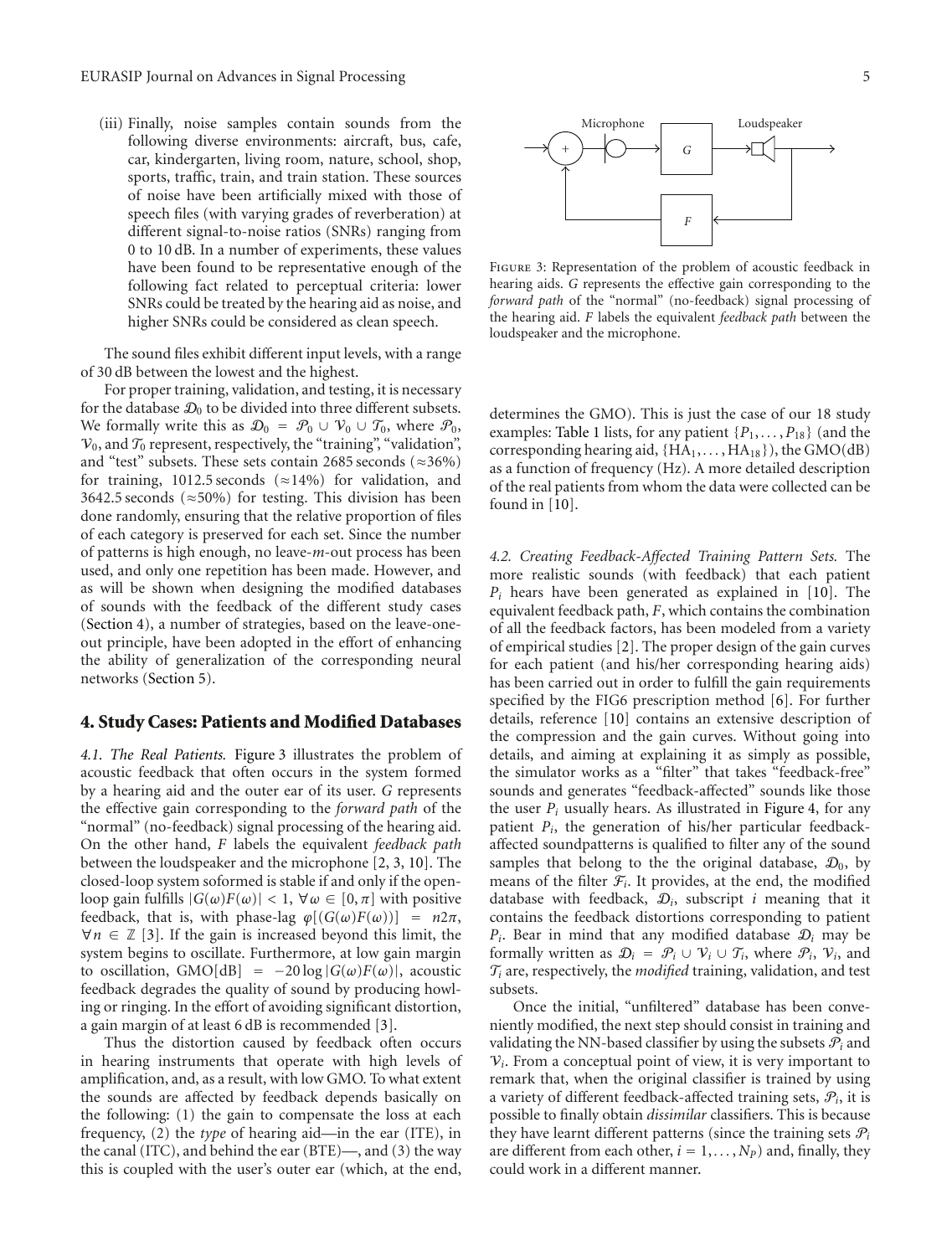TABLE 1: Gain margin to oscillation (GMO[dB]) as a function of frequency (Hz) for any of the 18 patients ( $\{P_1, \ldots, P_{18}\}$ ) and the corresponding hearing aid ({ $HA_1$ ,..., $HA_{18}$ }). ITE, ITC, and BTE mean, respectively, "in the ear", "in the canal", and "behind the ear". Those columns labeled "125, ..., 8 k" list the GMO[dB] in any of these bands (from 125 Hz to 8 KHz).

|                    |            | GMO(dB) as a function of frequency (Hz) |     |     |    |    |    |     |     |     |
|--------------------|------------|-----------------------------------------|-----|-----|----|----|----|-----|-----|-----|
| $\boldsymbol{P_i}$ | $HA_i$     | 125                                     | 250 | 500 | 1k | 2k | 3k | 4 k | 6 k | 8 k |
| $P_1$              | <b>ITE</b> | 46                                      | 45  | 44  | 41 | 31 | 24 | 16  | 10  | 6   |
| P <sub>2</sub>     | <b>ITE</b> | 43                                      | 41  | 40  | 39 | 31 | 22 | 16  | 12  | 7   |
| $P_3$              | <b>ITE</b> | 33                                      | 32  | 38  | 37 | 34 | 22 | 9   | 10  | 6   |
| $\mathcal{P}_4$    | <b>ITC</b> | 43                                      | 42  | 42  | 39 | 26 | 18 | 13  | 6   | 6   |
| $P_5$              | <b>ITC</b> | 41                                      | 41  | 39  | 39 | 34 | 21 | 15  | 6   | 6   |
| $P_6$              | <b>ITC</b> | 43                                      | 42  | 41  | 41 | 36 | 28 | 23  | 6   | 7   |
| $P_7$              | <b>ITE</b> | 45                                      | 44  | 44  | 41 | 31 | 29 | 13  | 11  | 6   |
| $P_8$              | <b>BTE</b> | 46                                      | 45  | 40  | 27 | 24 | 24 | 12  | 12  | 14  |
| $P_9$              | <b>BTE</b> | 48                                      | 46  | 46  | 40 | 40 | 38 | 26  | 30  | 26  |
| $P_{10}$           | <b>BTE</b> | 50                                      | 49  | 47  | 29 | 29 | 24 | 21  | 30  | 27  |
| $P_{11}$           | <b>ITC</b> | 42                                      | 42  | 40  | 39 | 30 | 21 | 18  | 6   | 11  |
| $P_{12}$           | <b>ITC</b> | 41                                      | 39  | 40  | 40 | 20 | 15 | 12  | 6   | 7   |
| $P_{13}$           | <b>ITE</b> | 41                                      | 39  | 41  | 41 | 37 | 33 | 22  | 16  | 12  |
| $P_{14}$           | <b>ITE</b> | 44                                      | 43  | 43  | 42 | 36 | 24 | 9   | 9   | 6   |
| $P_{15}$           | <b>ITE</b> | 43                                      | 41  | 38  | 35 | 25 | 13 | 9   | 11  | 6   |
| $P_{16}$           | <b>ITE</b> | 41                                      | 39  | 43  | 39 | 17 | 12 | 9   | 11  | 7   |
| $P_{17}$           | <b>ITC</b> | 43                                      | 43  | 41  | 34 | 30 | 23 | 18  | 6   | 10  |
| $P_{18}$           | <b>ITC</b> | 43                                      | 42  | 41  | 40 | 25 | 15 | 13  | 6   | 8   |

#### **5. Learning-and-Testing Strategies**

All the strategies that will be explained in this section, although conceptually different, will have their results statistically characterized by using the *mean value* (*μ*) and the *standard deviation*  $(\sigma)$ —or equivalently, the variance  $(\sigma^2)$ —of their *error probability* ( $P_e$ ) computed over properly designed *test* sets. For the sake of clarity, and not repeating unnecessarily the same concept particularized to the different approaches, the error probability estimated for each method will be assumed to be a random variable. Thus, if *X* labels any of these random variables that, for instance, take *M* values,  $x_i$ ,  $i = 1, \ldots, M$ , its mean value and variance can be computed by using the estimators [33] that follow:

$$
E[X] \equiv \mu = \frac{1}{M} \sum_{i=1}^{M} x_i,
$$
  
\n
$$
Var[X] \equiv \sigma^2 = \frac{1}{M} \sum_{i=1}^{M} (x_i - \mu)^2,
$$
\n(5)

where *E*[·] means the *mathematical expectation* of *X*, while  $Var[\cdot]$ , means the variance.

Once we have the tools for statistically characterizing the *learning-and-testing strategies*, we can proceed further in studying them more deeply. In this respect, although with some details that will be explained later on, the methods we have explored can be conceptually categorized into two different groups of learning strategies: training without feedback (the "conventional approach", which will be outlined in Section 5.1) and the novel feedback-including learning strategies this paper centers on ("Training with feedback", which will be described in Section 5.2).



Figure 4: Representation of the way any feedback-affected database  $(\mathcal{D}_i, j = 1, \ldots, N_P)$  is created from the original one,  $\mathcal{D}_0$ .

*5.1. "Conventional Approach": Training without Feedback.* The purpose of exploring this procedure is to clearly discern and quantify to what extent the learning strategies to be explored, which aim at properly introducing the feedback effects, are effective or not. The "conventional approach" refers to the one, often used, in which the NN is designed by using the *unfiltered* (feedback-free) training and validation subsets,  $\mathcal{P}_0, \mathcal{V}_0 \subset \mathcal{D}_0$ . The NN-based classifier so-trained the one that minimizes the error probability over the *validation* set  $V_0$ —has been labeled NN<sub>0</sub>, where subscript "0" means "feedback-free". Since  $\mathcal{D}_0$  has been modified according to 18 configurations of real patients, then the classifier can be now tested by using the generated test sets  $\mathcal{T}_j$ ,  $j = 1, \ldots, 18$ , corresponding to these study cases. Using the estimators (5), the mean value and the standard deviation of the error probabilities have been found to be, respectively,  $\mu_{\text{conv}}[P_e] = 8.16\%$  and  $\sigma_{\text{conv}}[P_e] = 0.31\%$ , subscript "conv" labeling "conventional approach".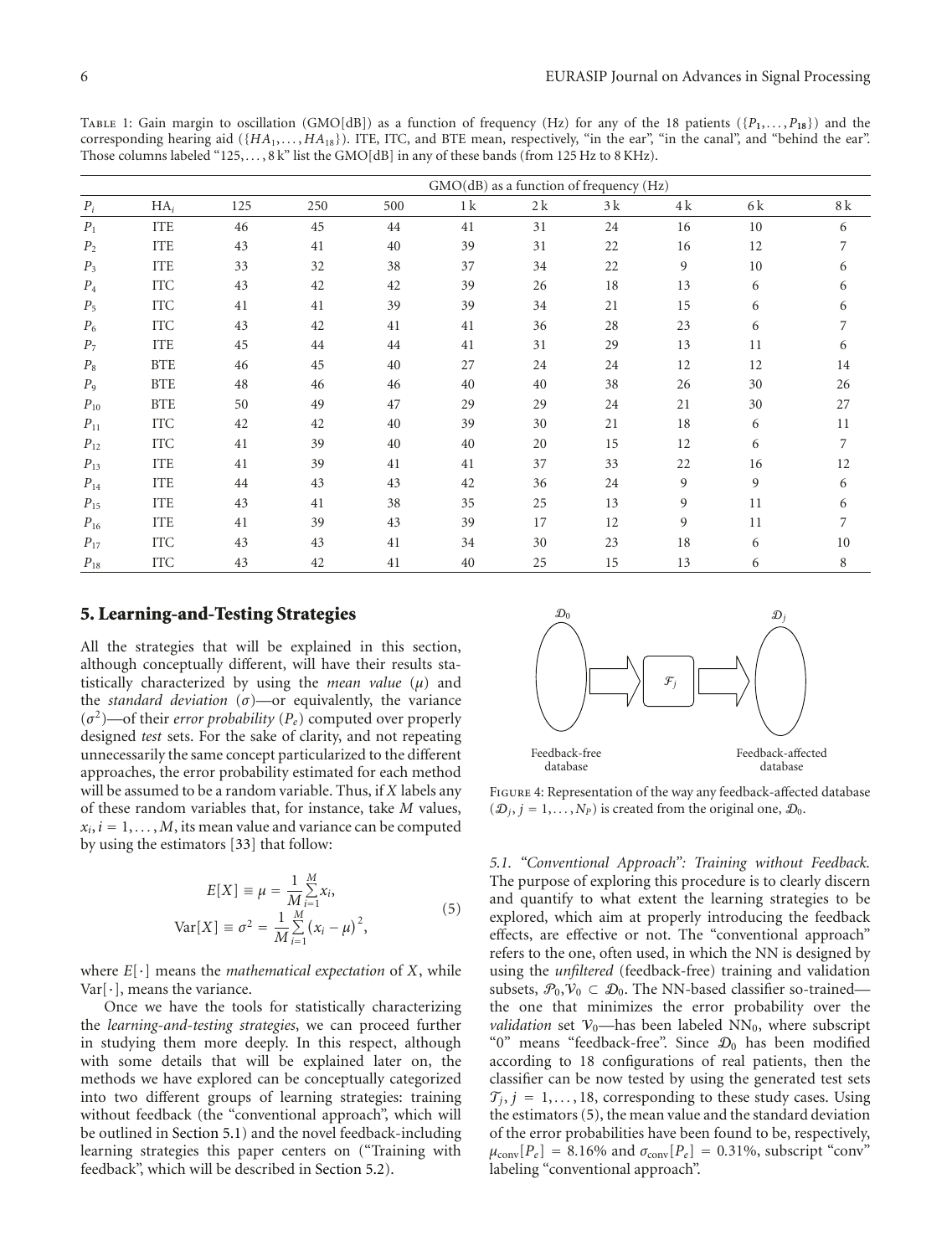*5.2. Novel Approaches: Learning by Using Patterns with Feedback.* Please note that, as pointed out in Section 4, and as occurs in other biomedical problems, the drawback here consists in the fact that there are a large number of data over a relatively small number of samples (patients). This "highdimensional problem" causes difficulties to most of the longestablished classifiers. This is precisely one of the motivations that has compelled us to explore novel strategies in the aim of improving the classifier ability to generalize.

These approaches are inspired by a leave-one-out strategy that aims to enhance the ability to generalize of the sodesigned NN. Of course, a more general *m*-fold crossvalidation technique could potentially be used by randomly dividing the corresponding data into *m* disjoint sets of *equal size n/m*, *n* being the total number of sound patterns [35]. The problem is that splitting it into *m equal* parts is very difficult because of the low number of patients. (Note that the number of patients is much smaller than the number of sound samples in the database). On the other hand, a *bootstrap* set [35] could be created by randomly selecting *n* points from the training set with replacement. This process could be independently repeated *B* times to yield *B* bootstrap sets, which may be treated as independent sets. If  $B < n$ , it will result in some saving in computation time. But, as mentioned, we do *not* need to save these computational resources because the design phase is carried out *off-line* on a desktop computer.

Therefore, the learning strategies we have explored, and which aim to include sound with feedback based on leaveone-out strategy, can be categorized into the three strategies that follow.

*5.2.1. Training with an Average Feedback-Affected Set.* This strategy works as follows.

- (1) Take the training set  $\mathcal{T}_i$ , and leave it out for being ulteriorly used for testing.
- (2) Create the "average" design set involving feedbackaffected data from the remaining  $N_P - 1$  patients  $(P_i, i = 1, \ldots, N_P; i \neq j)$ . For doing so, the following is required: (a) computing the feedback-modified design sets  $(\mathcal{P}_i, \mathcal{V}_i, i = 1, \ldots, N_p; i \neq j)$ , (b) estimating the *features* that properly describe the sounds belonging to such modified sets as explained in Section 2.2, and $(c)$  statistically characterizing these features by estimating the mean value and the standard deviation.
- (3) Train the NN-based classifier with the "average" features, leading to a NN that we have labeled NNav,*j*. In this notation, subscript "av" stands for "average", while *j* means that its performance will be tested with the feedback-modified test set,  $\mathcal{T}_i$ , corresponding to the patient  $P_j$  that has been left out during the design stage.
- (4) Estimate the error probability over  $\mathcal{T}_j$ .
- (5) Repeat step 1 in order for index *j* to sweep all possible values  $(j = 1, ..., N_P)$ .

Please note that the aforementioned approach exhibits two interesting aspects as follows.

(a) This strategy creates *NP* different NN-based classifiers:

$$
\{NN_{\text{av},1}, NN_{\text{av},2},\ldots, NN_{\text{av},N_P}\}.
$$
 (6)

(b) According to the leave-one-out strategy adopted, any of the learning-machines  $NN_{av,j}$  is tested with the feedback-affected data that have been kept out during the design process,  $\mathcal{T}_i$ . The use of estimators (5) leads to  $\mu_{av}[P_e] = 7.63\%$ , and  $\sigma_{av}[P_e] = 0.79\%$ .

*5.2.2. Training with "All" (Massive Database).* What motivates this strategy is to answer the question whether or not the creation of a large training set with information involving the different feedback phenomena for all the *NP* patients could enrich the learning process. This creation process can be summarized as follows.

- (1) Take a representative patient  $P_i$  and leave his/her test set  $(\mathcal{T}_i)$  out for being used in the subsequent test.
- (2) In the double effort of (*a*) designing a database characterized by containing a very rich information encompassing all the feedback phenomena, and (*b*) preventing the NN from overfitting, we have created the *training set*  $\bigcup_{\forall i \neq j}^{N_P} \mathcal{P}_i$  that we have labeled  $\mathcal{P}_{\forall i \neq j}$ because it contains information from all patients' databases except that from the one  $(P_j)$  that has been left out for testing.
- (3) Create in a similar way the *validation set*  $V_{\forall i \neq j}$  =  $\bigcup_{\forall i \neq j}^{N_p} \mathcal{V}_i$ .
- (4) Train and validate with  $\mathcal{P}_{\forall i \neq j}$  and  $\mathcal{V}_{\forall i \neq j}$ , respectively.
- (5) The NN so designed,  $NN_{\forall i \neq j,j}$ , is the one that minimizes the error probability over the validation set  $V_{\forall i \neq j}$ .
- (6) Test with the feedback-affected test set that we have left out for this purpose,  $\mathcal{T}_j$ , thus obtaining  $p_{\forall i \neq j,j}$
- (7) Repeat steps 1–6 for all remaining the patients.

By making use of arguments in the same line of reasoning as those in the previous methods, the error probability achieved by the classifier trained and tested with this approach can be characterized by its mean value, which has been found to be  $\mu_{all}[P_e]$  = 7.88%, and its standard deviation,  $\sigma_{all}[P_e] = 0.40\%$ .

As probably noted by the reader, the feedback-affected learning methods explored till reduces the mean error probability when compared to that achieved by the conventional approach (8*.*16%), however, some of them, for instance, the "average" training reduces the mean value at the expense of increasing the variance. The method described below has been designed in the effort of reducing even more such error probability, both in mean value and standard deviation.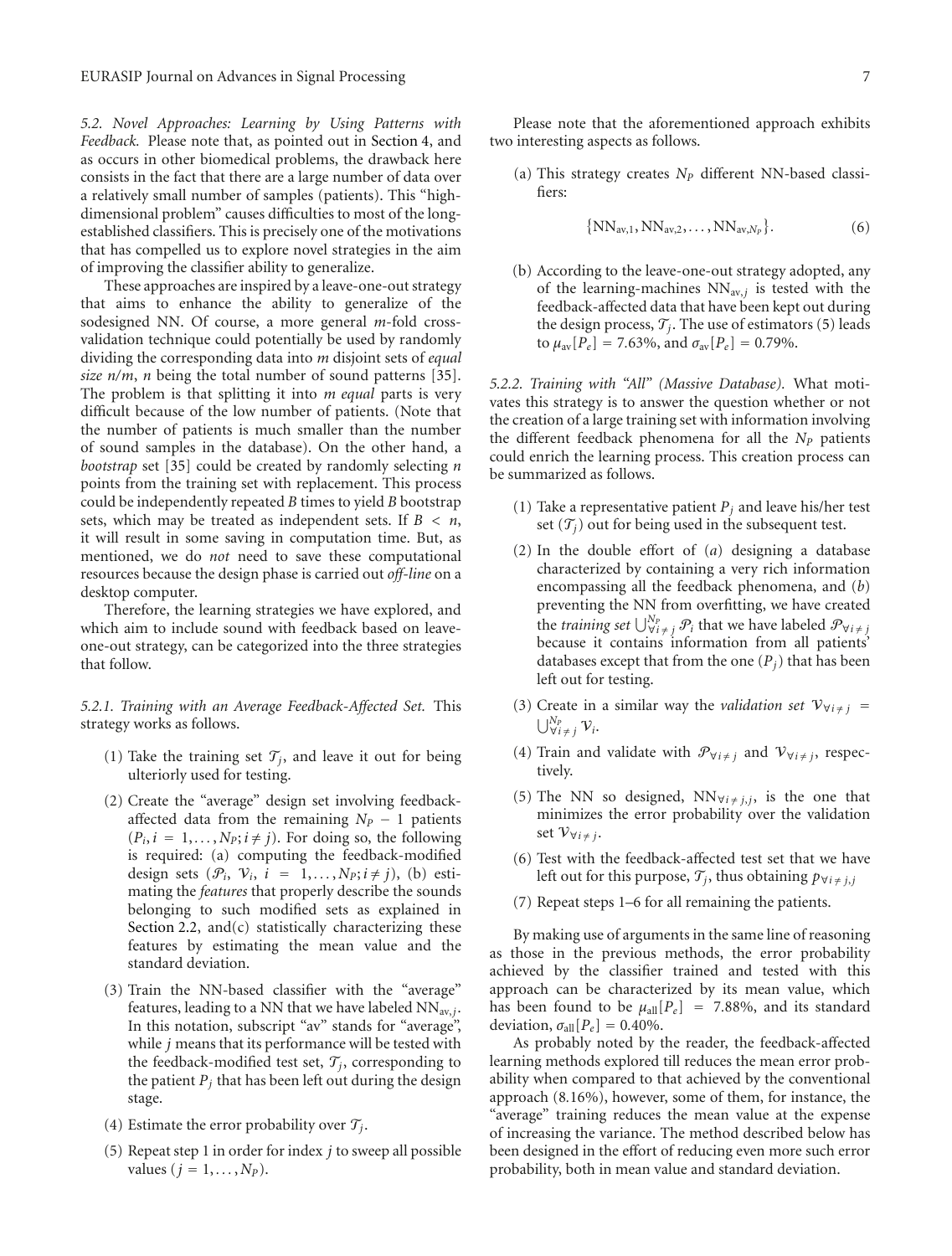*5.2.3. Improved Training Based on Selecting the Best NN Among All the Patients.* In this approach, inspired again by a leave-one strategy, we have performed the following sequence of operations.

- (1) Take one of the case study patients, let us say,  $P_i$ , for instance, and leave his/her test set  $\mathcal{T}_i$  out for being ulteriorly used as a test subject.
- (2) Train a number of  $N_P 1$  different NN's by making use of the remaining training and validation sets,  $\mathcal{T}_i$ , and  $V_i$ ,  $i = 1, \ldots, N_P$ ,  $i \neq j$ .
- (3) Among these NN's ( $\{NN_{best,i}, i \neq j\}$ ), select the *best* one in terms of validation error.
- (4) Such NN, labeled now,  $NN_{best,i\neq j}$ , is tested with the feedback-affected sounds belonging to the test set  $\mathcal{T}_i$ that has been kept out during the design stage. Let the socalculated error probability be labeled  $p_{best,i\neq j}$ .
- (5) Repeat this process for all the remaining patients.

When extending this method for all the patients in Table 1, the process finally ends in providing  $N_P$  values,  ${p_{\text{best},1}, p_{\text{best},2}, \ldots, p_{\text{best},N_p}}$ , whose mean value and standard deviation have been found to be, respectively,  $\mu_{best}[P_e]$  = 6.77%, and  $\sigma_{\text{best}}[P_e] = 0.18\%$ .

#### **6. Discussion**

Figure 5 shows in a comprehensive way the results we have obtained in the effort of validating the proposed learningand-testing techniques. We have chosen a representation that illustrates the results as a function of the mean value and the standard deviation of the error probability estimated for each of the different procedures. The key points to note in Figure 5 are as follows.

(1) The conventional method performs worse than the novel strategies: the neural network-based classifier designed with the conventional approach  $(NN_0)$  has a mean error probability  $(\mu_{\text{conv}}[P_e] = 8.16\%)$ , which is higher than those achieved by the classifiers trained with the novel methods we have proposed ( $μ_{all}[P_e] = 7.7\%, μ_{av}[P_e] = 7.63\%, μ_{best}[P_e] =$ 6*.*77%). This is because NN0 has learnt patterns that are *not representative enough* of sounds with feedback.

(2) Although the novel approaches labeled "all" and "average" assist the different classifiers in reducing the *mean* error probability, they achieve this at the expense of increasing the standard deviation when compared to that of the conventional approach.

(3) On the contrary, the novel strategy called "best" makes the corresponding sound classifier to achieve the best results since it helps reduce the mean error probability  $(\mu_{\text{best}}[P_e] = 6.77\%)$  while maintaining the standard deviation within a low value  $\approx 0.018\%$ .

(4) One important question that could arise when comparing the mean error probabilities estimated by using the different approaches is whether these different values statistically significant? To answer this question, it is important to analyze the relative error rate associated with the results.



FIGURE 5: Two-dimensional plot illustrating the mean value and the standard deviation of the error probability corresponding to the different *learning-and testing strategies* explored in this work.

The relative error  $\varepsilon_{\hat{p}_e}$  of the error probability estimator,  $\hat{P}_e$ , with a given confidence interval  $\alpha$ , is given by [44]:

$$
\varepsilon_{\hat{P}_e}^2 \le \frac{(1 - P_e) \cdot [Q^{-1}(\alpha/2)]^2}{M \cdot P_e},\tag{7}
$$

where  $P_e$  is the probability to be calculated, *M* is the number of elements in the test set, and *Q*−1(*x*) is the complementary error function defined as

$$
Q(x) = \int_{x}^{\infty} \frac{1}{\sqrt{2\pi}} \exp\left(-\frac{t^2}{2}\right) dt. \tag{8}
$$

For our application, and considering a confidence interval of  $\alpha = 0.99$ , the relative error for the estimation has been found to fulfill  $\varepsilon_{\hat{p}}$  < 0.0095. That is, those differences among error probabilities greater that this value *must be considered as significant*.

The reason why the learning-and-testing strategy called "best" reaches the lowest error probability in both mean and standard deviation ( $\mu_{\text{best}}[P_e] = 6.77\%$ , and  $\sigma_{\text{best}}[P_e] =$ 0*.*18%) is because, in this approach, the classifier finally created is the neural network that results in being selected among the neural networks that, as pointed out in Section 5.2.3, have been trained with feedback-affected sets in a leave-one-out strategy that prevents them from overfitting. Although not clear at first sight, the key point to understand this is that, as emphasized in Section 5.2.3, for any patient  $P_i$  kept out for ulteriorly test, the algorithm trains  $N_P - 1$  different NN's (by making use of the remaining training and validation sets,  $\mathcal{T}_i$ , and  $\mathcal{V}_i$ ,  $i = 1, \ldots, N_P$ ,  $i \neq j$ ), and selects the *best* network in terms of validation error. By repeating this procedure for the remaining  $N_P - 1$ patients (study cases), this process allows to finally include the information from all the patients, and to pick out the "best" neural network, that is, the one that has learnt better: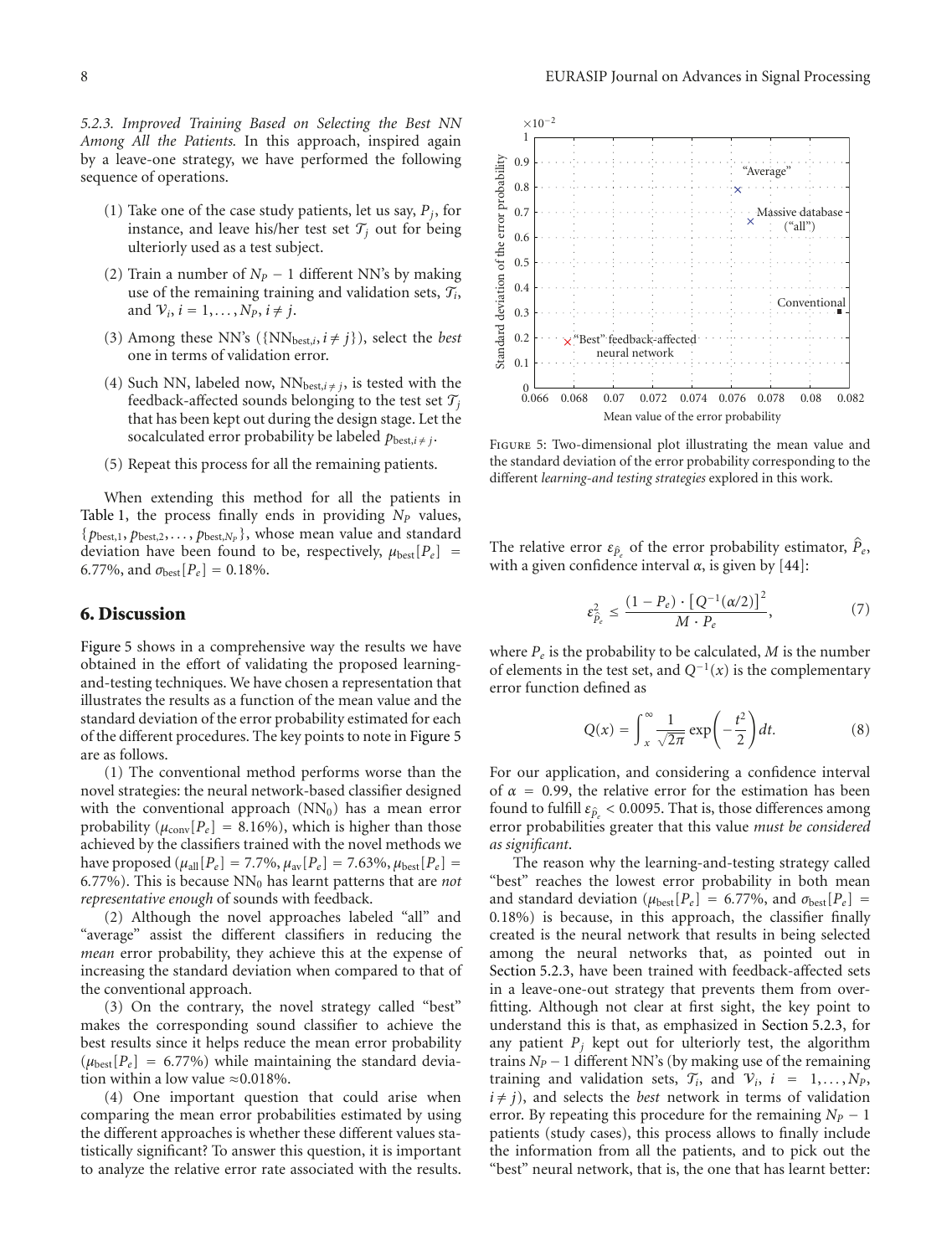the lowest validation error is equivalent to say that the neural network has acquired the knowledge of the realistic sounds the patients usually hear, and that it is not excessively specialized (overfitted) since it is able to properly classify novel sounds that it has never heard before.

This feedback-including learning strategy helps the embedded classifier improve its performance because it works more robustly in the sense it reaches the lowest error probability, what in turns leads to enhance the user's comfort: the hearing aid itself selects (with higher success probability) the program best adapted to the varying acoustic environment in which the hearing aid user is listening.

## **7. Conclusions**

Feedback appears when part of the amplified output signal produced by a digital hearing aid returns through the auditory canal and enters again this device. Sometimes feedback may cause the hearing aid to become unstable, producing irritating howls. Avoiding instability leads to limit the maximum gain that can be used to compensate the patient's acoustic loss, and the use of algorithms for *controlling acoustic feedback*.

However, even without reaching the limit of instability, feedback often affects negatively the performance of hearing aids that operate with high levels of gain (and as a result, with low gain margin to oscillation), so that the sound processed in the device is not only a "clean" version of the external acoustic environment but also contains annoying distortions. As a result, the sound classifier does not work properly if the classification algorithm is designed (as usual) by using clean (feedback-free) sounds. Our research aims to take these distortions caused by feedback into account when training the classification algorithm. The original sound database, which consist of samples of different environmental sounds, has been modified according to various configurations ( $N_P =$ 18) of real patients (hearing loss and hearing instrument). Such properly feedback-affected databases,  $\mathcal{D}_i = \mathcal{P}_i \cup \mathcal{V}_i \cup$  $\mathcal{T}_i$ —composed of training, validation and test sets,  $\mathcal{P}_i$ ,  $\mathcal{V}_i$ ,  $\mathcal{T}_i$ , respectively—have been created by filtering "normal sounds" (without feedback) by means of systems that model the dissimilar interaction between the hearing aid and the user's auditory system.

Making use of these modified databases  $\{\mathcal{D}_i, i\}$ 1, *...* , 18}, we have explored three feedback-enriched *learning-and-testing strategies*.

The first one has evaluated whether or not training-andvalidating with a set that contains an "average" feedback would lead to a significant reduction in the classification error probability.

The second one has centered on answering the question whether or not the creation of a large training set (with information involving the different feedback phenomena of all the real patients) could enrich the learning process.

In the third method, for any test set  $\mathcal{P}_j$  reserved for future test (in a leave-one-out strategy aiming at preventing overfitting), the algorithm has trained  $N_P - 1$  different neural networks (by making use of the remaining training and validation sets,  $\mathcal{T}_i$ , and  $\mathcal{V}_i$ ,  $i = 1, \ldots, N_p$ ,  $i \neq j$ ), and selected

the *best* one in terms of validation error. By repeating this for the remaining patients, this method has been found to be able to include the information from all the patients, and to pick out the "best" neural network. "Best" means here the one that has learnt better: it has acquired the knowledge of the realistic sounds the patients hear usually, and it is not excessively specialized (overfitted) in learning such sounds so that it would not be able to properly classify "novel" sounds that it has never heard before. This is the reason why this approach assists the classifier in reducing its mean error probability from 8*.*17% (in the conventional approach) down to 6*.*77%. This finally leads to enhance the user's comfort: the hearing aid itself selects (with higher success probability) the program best adapted to the varying acoustic environment in which the patient is listening.

### **Acknowledgments**

The authors gratefully acknowledge the valuable comments kindly suggested by the anonymous reviewers and the editor, which undoubtedly have greatly improved the quality of this paper. This work has been partially funded by the Comunidad de Madrid/Universidad de Alcala´ (projects CCG08-UAH/TIC-4270, CCG07-UAH/TIC-1572, and CCG06-UAH/TIC-0378), the Spanish Ministry of Education and Science (TEC2006-13883-C04-04/TCM), and the Ministry of Science and Innovation (TEC2009-14414-C03- 03).

## **References**

- [1] J. Kates, *Digital Hearing Aids*, Plural Publishing, San Diego, Calif, USA, 2008.
- [2] J. Hellgren, T. Lunner, and S. Arlinger, "System identification of feedback in hearing aids," *The Journal of the Acoustical Society of America*, vol. 105, no. 6, pp. 3481–3496, 1999.
- [3] A. Spriet, *Adaptive filtering techniques for noise reduction and acoustic feedback cancellation in hearing aids*, Ph.D. thesis, Katholieke Universiteit Leuven, Leuven, Belgium, 2004.
- [4] A. Spriet, G. Rombouts, M. Moonen, and J. Wouters, "Adaptive feedback cancellation in hearing aids," *Journal of the Franklin Institute*, vol. 343, pp. 545–573, 2007.
- [5] A. Spriet, K. Eneman, M. Moonen, and J. Wouters, "Objective measures for real-time evaluation of adaptive feedback cancellation algorithms in hearing aids," in *Proceedings of the 16th European Signal Processing Conference (EUSIPCO '08)*, Lausanne, Switzerland, August 2008.
- [6] H. Dillon, *Hearing Aids*, Boomerang Press, Turramurra, Australia, 2001.
- [7] T. Fillon and J. Prado, "Evaluation of an erb frequency scale noise reduction for hearing aids: a comparative study," *Speech Communication*, vol. 39, no. 1-2, pp. 23–32, 2003.
- [8] J. Alcantara, B. Moore, V. Kuhnel, and S. Launer, "Evaluation of the noise reduction system in a commercial digital hearing aid," *International Journal of Audiology*, vol. 42, no. 1, pp. 34– 42, 2003.
- [9] J. Kates, "Feedback cancellation in hearing aids: results from a computer simulation," *IEEE Transactions on Signal Processing*, vol. 39, no. 3, pp. 553–562, 1991.